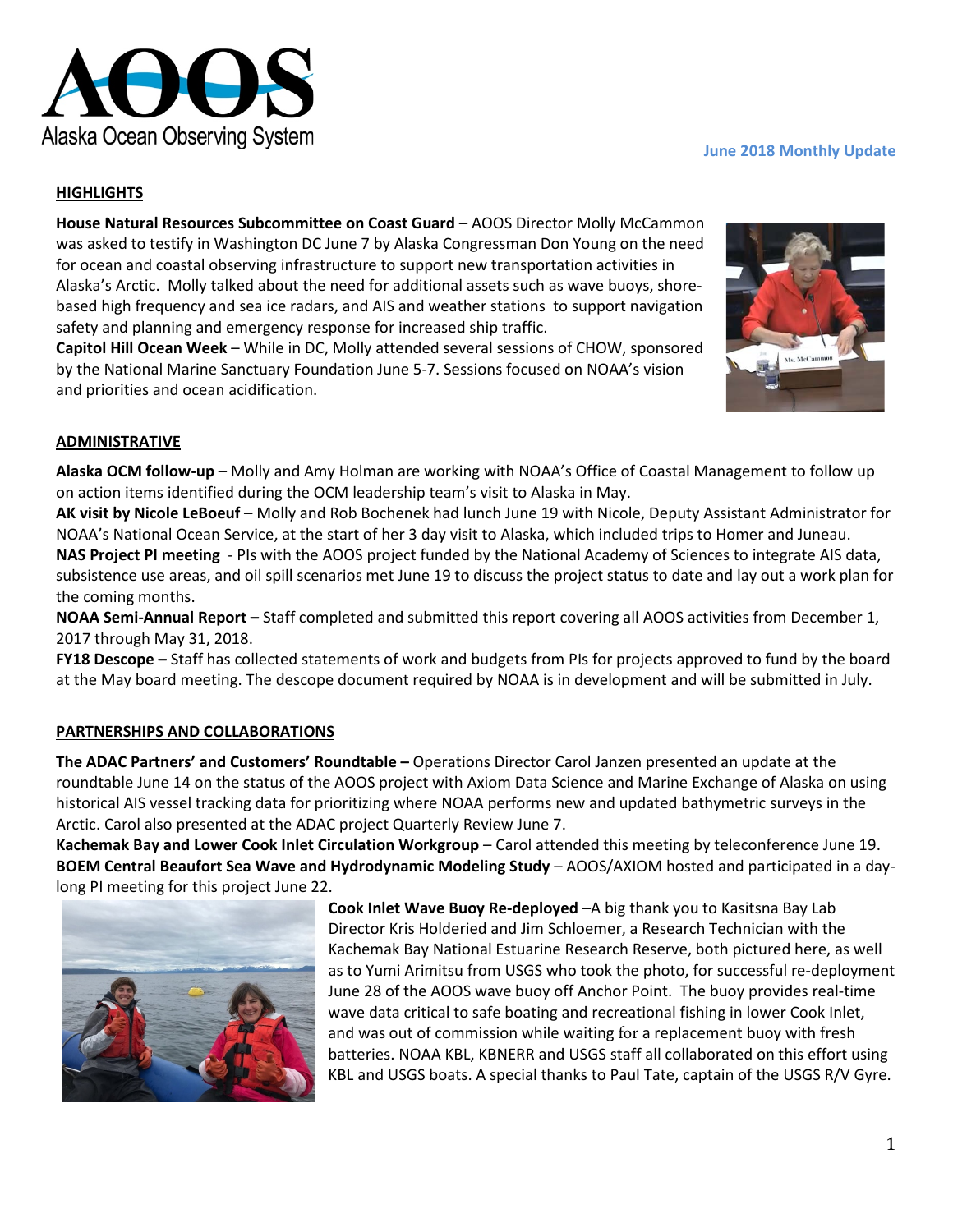# **IOOS ACTIVITIES**

**IOOS Association Executive Committee –** While in Washington DC, Molly joined the IA EXCOM in meetings June 6-7 with the IOOS director and deputy director. We discussed the current IOOS budget, planning for the Fill the Gaps campaign, and other activities including branding certification and development of metrics.

**IOOS Outreach Committee –** Holly presented the results and the process of the AOOS Data Portal User Survey conducted November 2017 through January 2018 on the June outreach call.



# **MEETINGS & CONFERENCES**

**Arctic Science Summit Week (ASSW) and Arctic Observing Summit (AOS) (June 20-27)** – At the invitation of the organizing committee, Molly gave a keynote talk at the AOS meeting in Davos, Switzerland June 25 about the AOOS approach to meeting stakeholder needs for Arctic observing. Molly participated actively in the 3-day summit meeting and developed some new relationships with EUROGOOS, INTAROS (Integrated Arctic Observing System), and several Canadian community-based monitoring initiatives. Molly was also able to attend several days of the Arctic Science Summit Week, which had more than 2200 presenters from around the world presenting results of recent efforts in Arctic and Antarctic research.

#### **OUTREACH**

**Data Portal Next Gen –** We rolled out the next generation user interface for the Ocean Data Explorer (detailed below) with a press release on World Oceans Day, June 8, a webinar on June 11, and a website homepage post that includes a [link to the recorded webinar.](https://youtu.be/dIh9Hp0JA34)

**Alaska Marine Policy Forum –** This month's call on June 20 included presentations from Mike Litzow on the Pacific cod crash in the Gulf of Alaska and Bryce Mecum on the Yukon Chinook Run Timing project.

#### **DATA MANAGEMENT**

Building on many years of stakeholder feedback, AOOS and our data partner, Axiom Data Science, have been working on a significant overhaul to the Ocean Data Explorer [\(http://portal.aoos.org/\)](http://portal.aoos.org/). The updated version of the portal (v2.7) has recently been released to give access to new features and a revamped design to get more out of the AOOS data services. The new portal exists on a platform that is more responsive to long time series observations, and has been updated with more advanced discovery and sharing capabilities. The portal offers sophisticated charting abilities, including comparisons between data sources, binning by time, and plotting of climatologies and anomalies. Users can create custom compilations of sensor, model, and biological outputs, which can be shared to spotlight environmental events or geographic locations. Ocean profiling sensors, such as moorings, have been enhanced to display depth charts, interpolation via kriging, and 4D interactive charts.

With these many new features, the AOOS Ocean Data Explorer will serve as a more powerful tool for users to explore relationships and trends in the physical, chemical, and biological data collected from the waters surrounding the Alaska coast. To help orient users to the new portal, Axiom hosted an informational webinar on June 11 to the AOOS user community.

If you would like training for your agency or program, contact Stacey Buckelew: [stacey@axiomdatascience.com.](mailto:stacey@axiomdatascience.com)

#### **UPCOMING EVENTS**

- **July 6** Delivery of the new Nome CDIP buoy by the NOAA ship Fairweather, with deployment expected mid-July.
- **July 9-13** Astra LLC installation of GPS water level system in Homer scheduled, to include training of local AK technical personnel